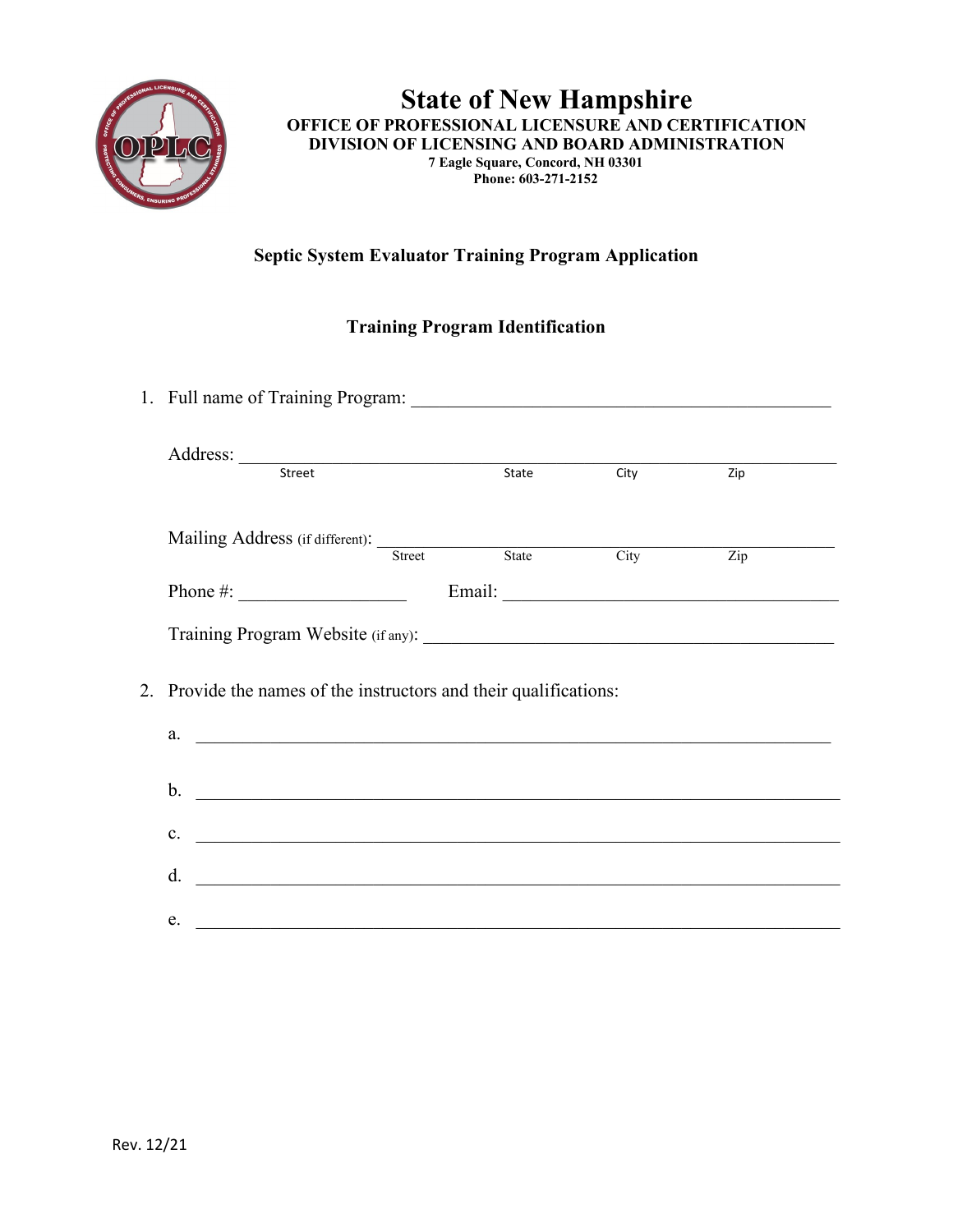

# State of New Hampshire Office of Professional Licensure & Certification

7 Eagle Square, Concord NH 03301 Phone: 603-271-2152

 $\mathcal{L}_\text{G}$  , and the contribution of the contribution of the contribution of the contribution of the contribution of the contribution of the contribution of the contribution of the contribution of the contribution of t  $\mathcal{L}_\text{max} = \mathcal{L}_\text{max} = \mathcal{L}_\text{max} = \mathcal{L}_\text{max} = \mathcal{L}_\text{max} = \mathcal{L}_\text{max} = \mathcal{L}_\text{max} = \mathcal{L}_\text{max} = \mathcal{L}_\text{max} = \mathcal{L}_\text{max} = \mathcal{L}_\text{max} = \mathcal{L}_\text{max} = \mathcal{L}_\text{max} = \mathcal{L}_\text{max} = \mathcal{L}_\text{max} = \mathcal{L}_\text{max} = \mathcal{L}_\text{max} = \mathcal{L}_\text{max} = \mathcal{$ 

 $\mathcal{L}_\text{G}$  , and the contribution of the contribution of the contribution of the contribution of the contribution of the contribution of the contribution of the contribution of the contribution of the contribution of t  $\mathcal{L}_\text{G}$  , and the contribution of the contribution of the contribution of the contribution of the contribution of the contribution of the contribution of the contribution of the contribution of the contribution of t  $\mathcal{L}_\text{G}$  , and the contribution of the contribution of the contribution of the contribution of the contribution of the contribution of the contribution of the contribution of the contribution of the contribution of t

 $\mathcal{L}_\text{G}$  , and the contribution of the contribution of the contribution of the contribution of the contribution of the contribution of the contribution of the contribution of the contribution of the contribution of t

 $\mathcal{L}_\text{G}$  , and the contribution of the contribution of the contribution of the contribution of the contribution of the contribution of the contribution of the contribution of the contribution of the contribution of t

3. Provide Syllabus of the Training Program:

Number of hours classroom setting: \_\_\_\_\_\_\_\_\_\_\_\_\_\_\_\_\_\_\_\_\_\_\_\_\_\_\_\_\_\_\_\_\_\_\_\_\_\_\_\_\_\_

Number of hours fieldwork setting: \_\_\_\_\_\_\_\_\_\_\_\_\_\_\_\_\_\_\_\_\_\_\_\_\_\_\_\_\_\_\_\_\_\_\_\_\_\_\_\_\_\_\_

What are the expected course outcomes?:

- 4. Please provide copy of materials/handouts with your application
- 5. Training program must cover the minimum requirements of Sep 603 and Sep 701.02
- 6. Administration of a written or oral exam, minimum passing grades is 80%

Please refer to the attached Sep 603 and Sep 701.02 rules to be sure the training program covers the required material.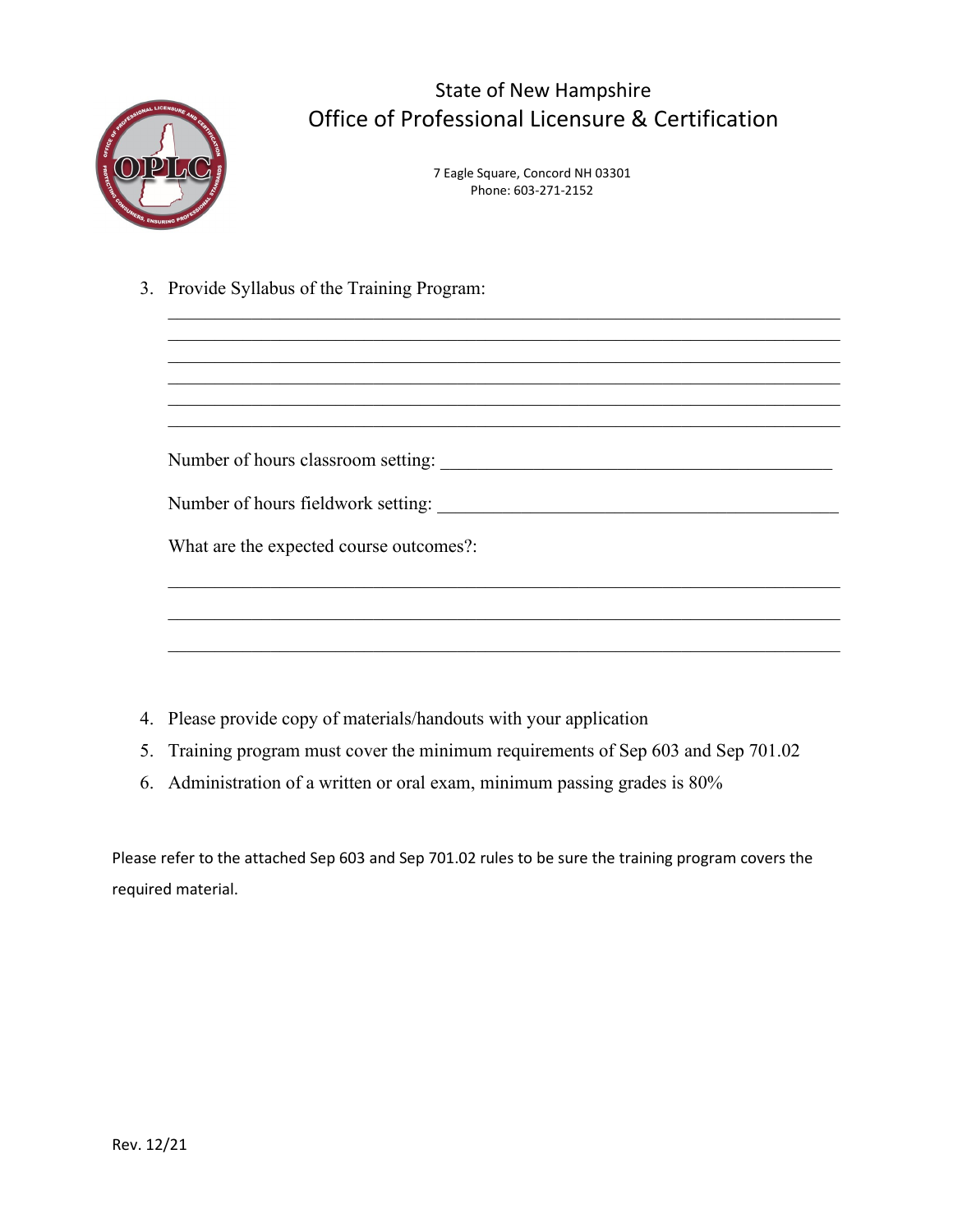#### PART Sep 603 SEPTIC SYSTEM EVALUATION REPORT REQUIREMENTS

Sep 603.01 Minimum Requirements for Septic System Evaluation Reports. Reports prepared by licensees pursuant to this chapter shall, at a minimum, contain the following information:

- (a) The following information available off-site, provided by the owner or agent, if available prior to inspection:
	- (1) Property location, including street address, tax map number, and lot number;
	- (2) Owners' name;
	- (3) Research tax card, DES one-stop, town files;
	- (4) Type of use, whether residential or commercial;
	- (5) Current use or vacant building;
	- (6) State approval and plans;
	- (7) Year the building was constructed;
	- (8) Year the septic system was installed;
	- (9) Whether a garbage disposal is present;
	- (10) Whether a hot tub is present;
	- (11) Any water system conditioners, backwashed into EDA;
	- (12) Identification of basement bathrooms with injector pumps; and
	- (13) Pumping records if known;
- (b) The following information obtained from the on-site evaluation: If determinable or provided by the owner or agent.
	- (1) Date of inspection;
	- (2) Whether the site differs from existing plans and town or state information;
	- (3) Type of system found;
	- (4) When digging, what was found, how many holes;
	- (5) Information relative to root infiltration;
	- (6) The approximate size of the system;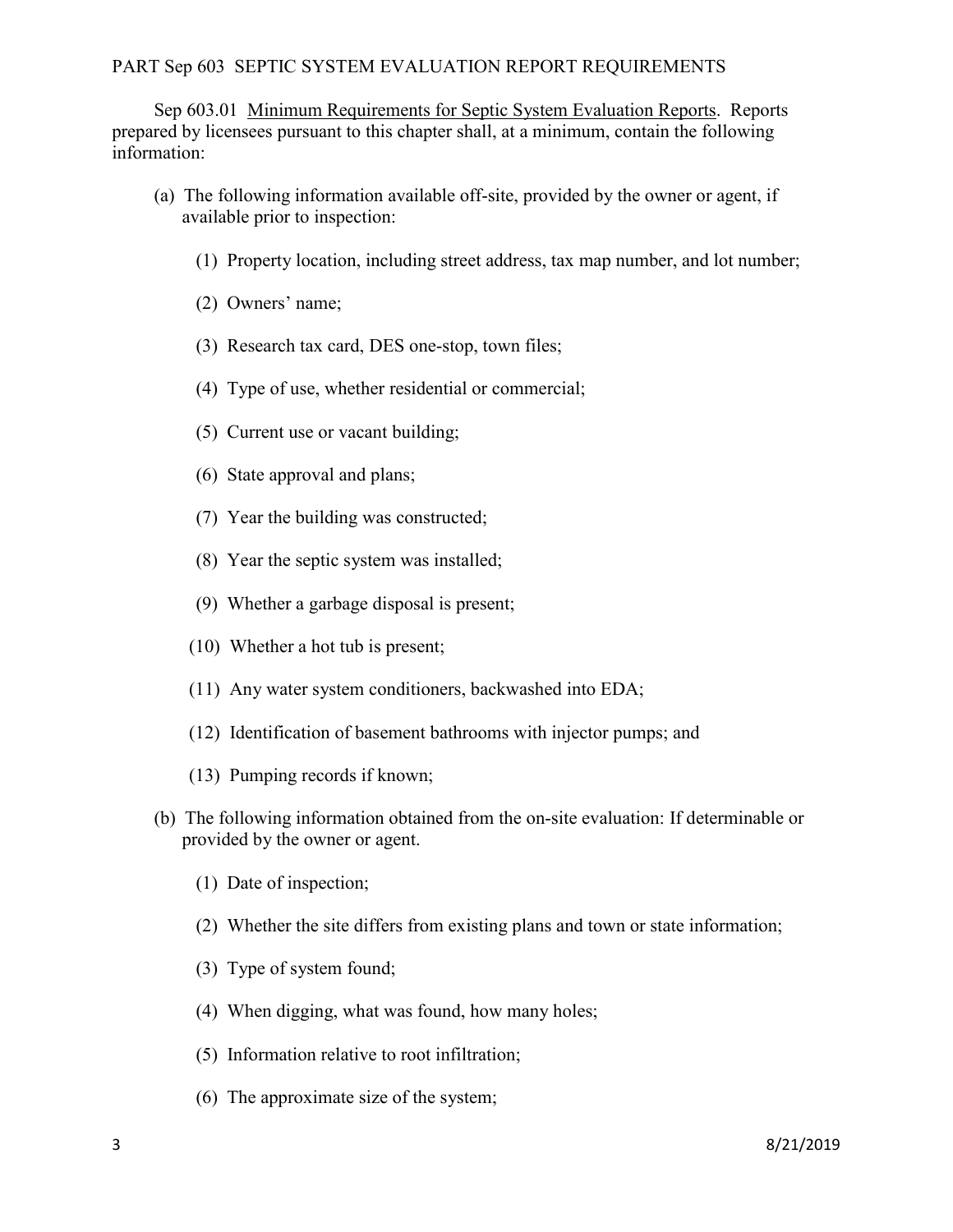- (7) Current weather conditions;
- (8) Information relative to any innovative technology used;
- (9) Whether the D-Box-was evaluated;
- (10) Condition of the system;
- (11) Type of system;
- (12) The following information concerning the septic tank:
	- a. The estimated size;
	- b. The size and type;
	- c. Pumping schedule from owner;
	- d. Whether baffles present;
	- e. Whether the tank was pumped at time of inspection;
	- f. Liquid levels;
	- g. Scum and sludge depths;
	- h. Tank condition; and
	- i. Tank accessibility;
- (13) Whether there is a pump station present and, if so:
	- a. The size of the pump;
	- b. Whether the pump is operational;
	- c. Whether any alarms are present;
- (14) Whether there is a municipal or onsite well and, for onsite wells, the well radius;
- (15) Overall site condition, as evidenced by photos, sketches, or state approved septic plan(s); and
- (16) A notation if no field is located;
- (17) Proprietary standards;
	- (a) evaluations of proprietary systems shall be based on manufacturer standards
	- (b) evaluator is not to make comments on the life of the system.